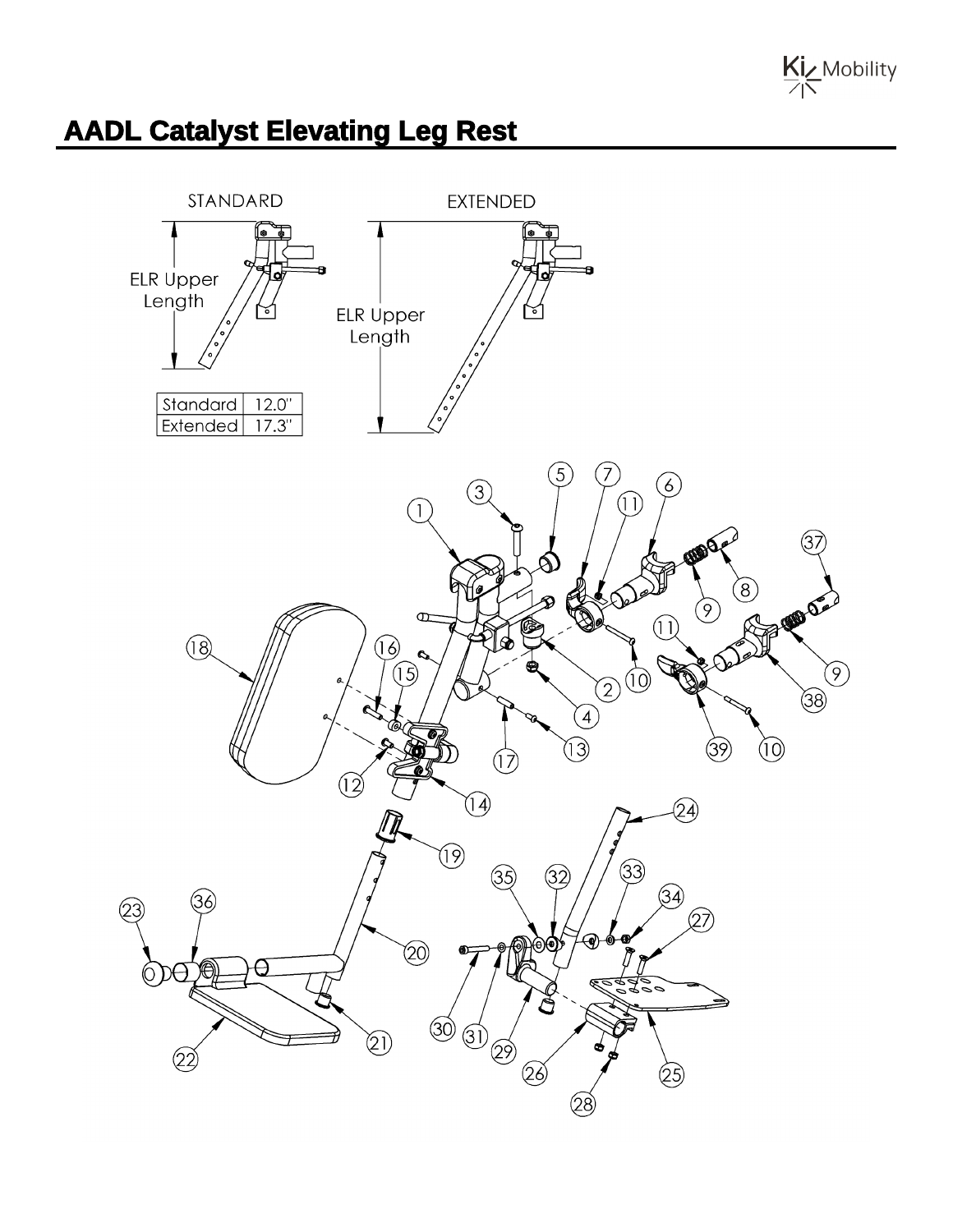Small composite footplates are used on 14-16" seat widths. Large composite footplates are used on 17-22" seat widths <p> Sizes for assemblies are based on seat width <p>

For a complete Elevating Leg Rest, select an upper assembly and the desired extension tube and footplate assembly

| <b>Item Number</b> | <b>Part Number</b> | <b>Description</b>                     | Quantity       | <b>Retail</b> |
|--------------------|--------------------|----------------------------------------|----------------|---------------|
| 1a                 | 500553-R           | <b>ELR Upper Standard Length Right</b> |                | \$162.93      |
| 1 <sub>b</sub>     | 500553L            | <b>ELR Upper Standard Length Left</b>  | 1              | \$162.93      |
| 1 <sub>c</sub>     | 500601R            | <b>ELR Upper Extended Length Right</b> | $\mathbf 1$    | \$208.18      |
| 1 <sub>d</sub>     | 500601L            | <b>ELR Upper Extended Length Left</b>  | 1              | \$208.18      |
| $\overline{2}$     | 000032             | <b>Footrest Hanger Pivot Saddle</b>    | 1              | \$5.15        |
| 3                  | 100673             | M8 x 45 BTN SHCS BLKZC                 | 1              | \$1.55        |
| $\overline{4}$     | 100659             | M8 Nylock Nut Blk Zn                   | 1              | \$1.03        |
| 5                  | 100804             | Tube End Plug 1"                       | 1              | \$1.55        |
| $6\phantom{1}$     | 000031             | Hanger Bracket                         | 1              | \$23.26       |
| $\overline{7}$     | 001158             | Lever Swing Away Short                 | 1              | \$7.17        |
| 8                  | 000352             | Hanger Release Pin                     | 1              | \$14.96       |
| 9                  | 000119             | Hanger Spring                          | 1              | \$2.99        |
| 10                 | 001374             | M5 x 40 BHCS P/THD BLKZC               | 1              | \$2.10        |
| 11                 | 100657             | M5 Nylock Nut Blk Zn                   | 1              | \$0.52        |
| $6 - 11$           | 003417             | Classic Hanger Latch Assembly, Left    | $\mathbf 1$    | \$62.53       |
| $6 - 11$           | 003416             | Classic Hanger Latch Assembly, Right   | 1              | \$62.53       |
| 12                 | 100667             | M6 x 12 BTN SHCS BLKZC w/Patch         | 1              | \$1.55        |
| 13                 | 100669             | M5 x 10 BTN SHCS BLKZC w/Patch         | $\overline{2}$ | \$1.55        |
| 14                 | 101193             | <b>Calf Pad Mount Assembly</b>         | 1              | \$22.75       |
| 15                 | 000556             | <b>ELR Index Spacer</b>                | 1              | \$0.57        |
| 16                 | 100668             | M6 x 20 CLS10.9 BTN SHCS ZC w/Patch    | $\mathbf 1$    | \$1.55        |
| 17                 | 000073             | M5 x 24 Threaded Barrel                | 1              | \$3.71        |
| 18a                | 101585             | <b>Calf Pad</b>                        | 1              | \$19.68       |
| 18 <sub>b</sub>    | 101470             | <b>Pediatric Calf Pad</b>              | 1              | \$25.75       |
|                    |                    | Used on 14" wide chairs                |                |               |
| 19                 | 000034             | Sleeve 3/4" x 1 1/2"                   | $\mathbf{1}$   | \$3.59        |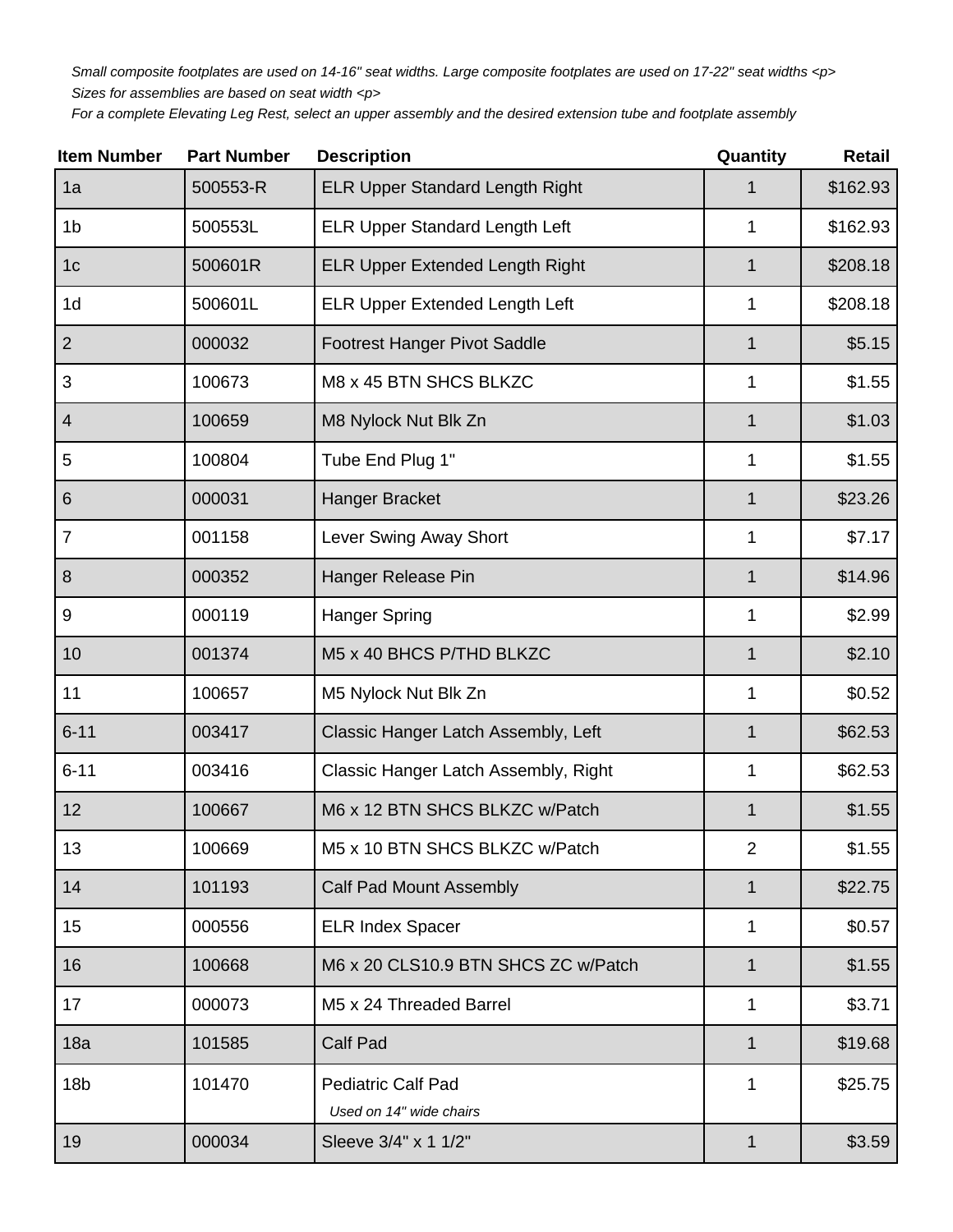| <b>Item Number</b>  | <b>Part Number</b> | <b>Description</b>                                                                                                                                     | Quantity       | <b>Retail</b> |
|---------------------|--------------------|--------------------------------------------------------------------------------------------------------------------------------------------------------|----------------|---------------|
| 20a                 | 110388             | <b>Footrest Extension Tube ELR Short</b><br>Replacement for 000538                                                                                     |                | \$28.90       |
| 20 <sub>b</sub>     | 110389             | <b>Footrest Extension Tube ELR Long</b><br>Replacement for 000539                                                                                      | 1              | \$28.90       |
| 21                  | 100638             | Tube End Plug 3/4"                                                                                                                                     | 1              | \$2.06        |
| 22a                 | 101582             | <b>Footplate ELR Composite Small</b>                                                                                                                   | 1              | \$51.20       |
| 20a, 21, 22b,<br>23 | 505317             | Short ELR Ext Tube with Large Composite<br>Footplate 17-22 Assembly<br>This kit is required if needing to replace 101584 with short<br>extension tubes | 1              | \$85.69       |
| 20b, 21, 22b,<br>23 | 505360             | Long ELR Ext Tube with Large Composite<br>Footplate 17-22 Assembly<br>This kit is required if needing to replace 101584 with long<br>extension tubes   | 1              | \$85.69       |
| 22c                 | 003583             | Footplate ELR Composite for Heel Loop Small<br>Right                                                                                                   | 1              | \$61.50       |
| 22d                 | 003584             | Footplate ELR Composite for Heel Loop Small<br>Left                                                                                                    | 1              | \$61.50       |
| 22e                 | 003585             | Footplate ELR Composite for Heel Loop Large<br>Right                                                                                                   | 1              | \$61.50       |
| 22f                 | 003586             | Footplate ELR Composite for Heel Loop Large<br>Left                                                                                                    | 1              | \$61.50       |
| 23                  | 101586             | <b>ELR Footrest Bumper</b>                                                                                                                             | 1              | \$3.52        |
| 24a                 | 110386             | <b>ELR Extension Tube Short Angle Adjustable</b><br>Replacement for 000622                                                                             | 1              | \$26.24       |
| 24 <sub>b</sub>     | 110387             | <b>ELR Extension Tube Long Angle Adjustable</b><br>Replacement for 000623                                                                              | 1              | \$26.24       |
| 25a                 | 000105             | Footplate Angle Adjustable 14-15" Wide<br>CAT/TILT Left (Std ELR Right)                                                                                | 1              | \$62.12       |
| 25 <sub>b</sub>     | 000106             | Footplate Angle Adjustable 14-15" Wide<br>CAT/TILT Right (Std ELR Left)                                                                                | 1              | \$62.12       |
| 25c                 | 000107             | Footplate Angle Adjustable 16-17" Wide<br>CAT/TILT Left (Std ELR Right)                                                                                | $\mathbf 1$    | \$62.12       |
| 25d                 | 000108             | Footplate Angle Adjustable 16-17" Wide<br>CAT/TILT Right (Std ELR Left)                                                                                | 1              | \$62.12       |
| 25e                 | 000109             | Footplate Angle Adjustable 18-22" Wide<br>CAT/TILT Left (Std ELR Right)                                                                                | 1              | \$62.12       |
| 25f                 | 000110             | Footplate Angle Adjustable 18-22" Wide<br>CAT/TILT Right (Std ELR Left)                                                                                | 1              | \$62.12       |
| 26                  | 100502             | Angle Adj Footplate Clamp 2"                                                                                                                           | $\mathbf{1}$   | \$12.97       |
| 27                  | 100662             | M6 x 25 FSHCS BLK ZC                                                                                                                                   | $\overline{2}$ | \$1.55        |
| 28                  | 100658             | M6 Nylock Nut Blk Zn                                                                                                                                   | $\overline{2}$ | \$1.03        |
| 29a                 | 000047             | Footplate Angle Adjustable Casting 3/4 Right                                                                                                           | 1              | \$19.71       |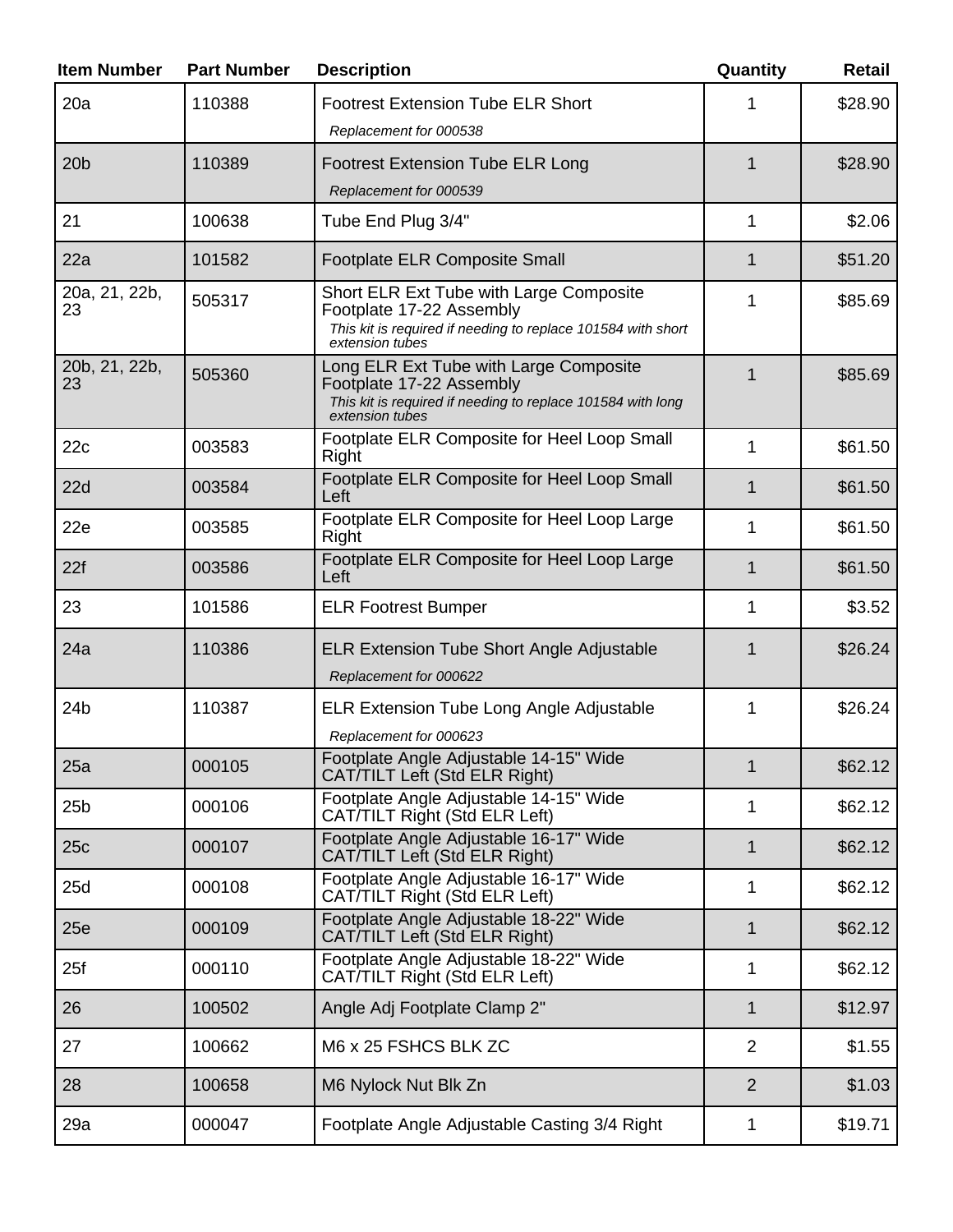| <b>Item Number</b>                             | <b>Part Number</b> | <b>Description</b>                                                                  | Quantity       | Retail   |
|------------------------------------------------|--------------------|-------------------------------------------------------------------------------------|----------------|----------|
| 29 <sub>b</sub>                                | 000049             | Footplate Angle Adjustable Casting 3/4" Left                                        | 1              | \$19.71  |
| 30                                             | 101472             | M6 x 45 SHCS BLK ZC                                                                 | 1              | \$1.55   |
| 31                                             | 101455             | M6 Belleville Washer (.252 x .551 x .050)                                           | $\mathbf 1$    | \$1.55   |
| 32                                             | 000053             | Saddle 3/4"                                                                         | $\overline{2}$ | \$1.55   |
| 33                                             | 100746             | M6 Flat Washer Blk Zn                                                               | 1              | \$1.55   |
| 34                                             | 101456             | M6 Ovl Top L/N ZC                                                                   | 1              | \$1.55   |
| 35                                             | 000428             | <b>Wear Washer</b>                                                                  | 1              | \$2.58   |
| 36                                             | 000621             | <b>ELR Spacer Small Footplate</b><br>Only used with small composite footplate       | 1              | \$2.54   |
| 37                                             | 003227INST         | Hanger Latch, 4-Way, Pin with Instruction                                           | $\mathbf 1$    | \$19.57  |
| 38                                             | 003226INST         | Hanger Latch, 4-Way, Bracket with Instruction                                       | 1              | \$5.15   |
| 39                                             | 003228INST         | Hanger Latch, 4-Way, Lever with Instruction                                         | $\mathbf 1$    | \$3.09   |
| 9, 10, 11, 37,<br>38, 39                       | 003643INST         | Assembled 4-Way Out Hanger Release, Left with<br>Instruction                        | 1              | \$36.05  |
| 9, 10, 11, 37,<br>38, 39                       | 003642INST         | Assembled 4-Way Out Hanger Release, Right<br>with Instruction                       | $\mathbf{1}$   | \$36.05  |
| 1b, 2-17, 18b,<br>19                           | 501046             | ELR Upper Assembly with Classic Hanger Latch<br>14 Left                             | 1              | \$364.05 |
| 1a, 2-17, 18b,<br>19                           | 501047             | ELR Upper Assembly with Classic Hanger Latch<br>14 Right                            | 1              | \$364.05 |
| 1b, 2-17, 18a,<br>19                           | 500615L            | ELR Upper Assembly with Classic Hanger Latch<br>Left                                | $\mathbf{1}$   | \$364.05 |
| 1a, 2-17, 18a,<br>19                           | 500615R            | ELR Upper Assembly with Classic Hanger Latch<br>Right                               | 1              | \$364.05 |
| 1d, 2-17, 18b,<br>19                           | 501601             | Extended Length ELR Upper Assembly with<br>Classic Hanger Latch 14 Left             | 1              | \$428.38 |
| 1c, 2-17, 18b,<br>19                           | 501602             | Extended Length ELR Upper Assembly with<br>Classic Hanger Latch 14 Right            | $\mathbf{1}$   | \$428.38 |
| 1d, 2-17, 18a,<br>19                           | 501603             | Extended Length ELR Upper Assembly with<br>Classic Hanger Latch Left                | 1              | \$428.38 |
| 1c, 2-17, 18a,<br>19                           | 501604             | <b>Extended Length ELR Upper Assembly with</b><br><b>Classic Hanger Latch Right</b> | $\mathbf{1}$   | \$428.38 |
| 1b, 2-5, 9-17,<br>18b, 19, 37-39               | 505307             | ELR Upper Assembly with 4-Way Out Hanger<br>Latch 14 Left                           | 1              | \$270.80 |
| 1a, 2-5, 9-17,<br>18b, 19, 37-39               | 505308             | ELR Upper Assembly with 4-Way Out Hanger<br>Latch 14 Right                          | $\mathbf 1$    | \$270.80 |
| 1b, 2-5, 9-17,<br>18a, 19, 37-39               | 505309             | ELR Upper Assembly with 4-Way Out Hanger<br>Latch Left                              | 1              | \$264.73 |
| 1a, 2-5, 9-17,<br>18a, 19, 37-39               | 505310             | ELR Upper Assembly with 4-Way Out Hanger<br>Latch Right                             | $\mathbf{1}$   | \$264.73 |
| $\overline{1d}$ , 2-5, 9-17,<br>18b, 19, 37-39 | 505311             | Extended Length ELR Upper Assembly with 4-<br>Way Out Hanger Latch 14 Left          | 1              | \$316.06 |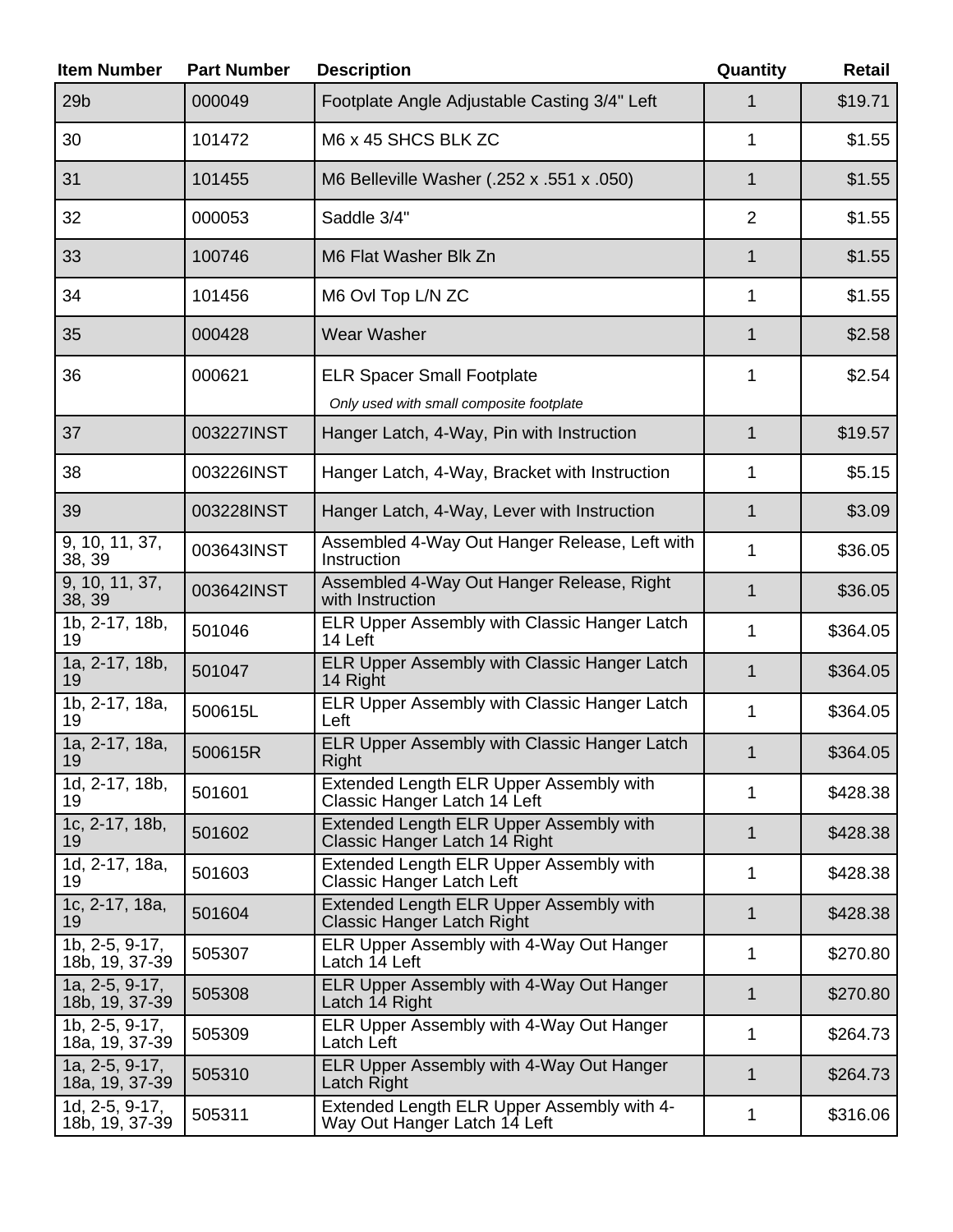| <b>Item Number</b>                          | <b>Part Number</b> | <b>Description</b>                                                                                           | Quantity | <b>Retail</b> |
|---------------------------------------------|--------------------|--------------------------------------------------------------------------------------------------------------|----------|---------------|
| 1c, 2-5, 9-17,<br>18b, 19, 37-39            | 505312             | Extended Length ELR Upper Assembly with 4-<br>Way Out Hanger Latch 14 Right                                  | 1        | \$316.06      |
| 1d, 2-5, 9-17,<br>18a, 19, 37-39            | 505313             | Extended Length ELR Upper Assembly with 4-<br>Way Out Hanger Latch Left                                      | 1        | \$309.99      |
| 1c, 2-5, 9-17,<br>18a, 19, 37-39            | 505314             | Extended Length ELR Upper Assembly with 4-<br>Way Out Hanger Latch Right                                     | 1        | \$309.99      |
| 20a, 21, 22a,<br>23, 36                     | 505315             | Short ELR Ext Tube with Small Composite<br>Footplate 14-16 Assembly                                          | 1        | \$88.23       |
| 20a, 21, 22a,<br>23, 36                     | 505316             | Short ELR Ext Tube with Small Composite<br>Footplate 14-16 Assembly PAIR                                     | 1        | \$176.46      |
| 20a, 21, 22b,<br>23                         | 505317             | Short ELR Ext Tube with Large Composite<br>Footplate 17-22 Assembly                                          | 1        | \$85.69       |
| 20a, 21, 22b,<br>23                         | 505318             | Short ELR Ext Tube with Large Composite<br>Footplate 17-22 Assembly PAIR                                     | 1        | \$171.37      |
| 20a, 21, 22d,<br>23, 36                     | 505319             | Short ELR Ext Tube with Small Composite<br>Footplate 14-16 with Heel Loop Left Assembly                      | 1        | \$135.40      |
| 20a, 21, 22c,<br>23, 36                     | 505320             | Short ELR Ext Tube with Small Composite<br>Footplate 14-16 with Heel Loop Right Assembly                     | 1        | \$135.40      |
| 20a, 21, 22c,<br>22d, 23, 36                | 505321             | Short ELR Ext Tube with Small Composite<br>Footplate 14-16 with Heel Loop Assembly PAIR                      | 1        | \$270.81      |
| 20a, 21, 22d,<br>23, 36                     | 505322             | Short ELR Ext Tube with Small Composite<br>Footplate 14-16 with Adjustable Heel Loop Left<br>Assembly        | 1        | \$144.73      |
| 20a, 21, 22c,<br>23, 36                     | 505323             | Short ELR Ext Tube with Small Composite<br>Footplate 14-16 with Adjustable Heel Loop Right<br>Assembly       | 1        | \$144.73      |
| 20a, 21, 22c,<br>22d, 23, 36                | 505324             | Short ELR Ext Tube with Small Composite<br>Footplate 14-16 with Adjustable Heel Loop<br><b>Assembly PAIR</b> | 1        | \$289.45      |
| 20a, 21, 22f,<br>23                         | 505325             | Short ELR Ext Tube with Large Composite<br>Footplate 17-22 with Heel Loop Left Assembly                      | 1        | \$132.86      |
| 20a, 21, 22e,<br>23                         | 505326             | Short ELR Ext Tube with Large Composite<br>Footplate 17-22 with Heel Loop Right Assembly                     | 1        | \$132.86      |
| 20a, 21, 22e,<br>22f, 23                    | 505327             | Short ELR Ext Tube with Large Composite<br>Footplate 17-22 with Heel Loop Assembly PAIR                      | 1        | \$265.72      |
| 20a, 21, 22f,<br>23                         | 505328             | Short ELR Ext Tube with Large Composite<br>Footplate 17-22 with Adjustable Heel Loop Left<br>Assembly        | 1        | \$131.88      |
| 20a, 21, 22e,<br>23                         | 505329             | Short ELR Ext Tube with Large Composite<br>Footplate 17-22 with Adjustable Heel Loop Right<br>Assembly       | 1        | \$131.88      |
| 20a, 21, 22e,<br>22f, 23                    | 505330             | Short ELR Ext Tube with Large Composite<br>Footplate 17-22 with Adjustable Heel Loop<br><b>Assembly PAIR</b> | 1        | \$263.76      |
| 21, 24a, 25b,<br>26 - 28, 29b,<br>$30 - 35$ | 505331             | Short ELR Ext Tube with Angle Adjustable<br>Footplate 14/15 Left Assembly                                    | 1        | \$140.10      |
| 21, 24a, 25a,<br>26 - 28, 29a,<br>$30 - 35$ | 505332             | Short ELR Ext Tube with Angle Adjustable<br>Footplate 14/15 Right Assembly                                   | 1        | \$140.10      |
| 21, 24a, 25a,<br>25b, 26 - 35               | 505333             | Short ELR Ext Tube with Angle Adjustable<br>Footplate 14/15 Assembly PAIR                                    | 1        | \$280.20      |
| 21, 24a, 25b,<br>26 - 28, 29b,<br>$30 - 35$ | 505334             | Short ELR Ext Tube with Angle Adjustable<br>Footplate 14/15 with Heel Loop Left Assembly                     | 1        | \$161.52      |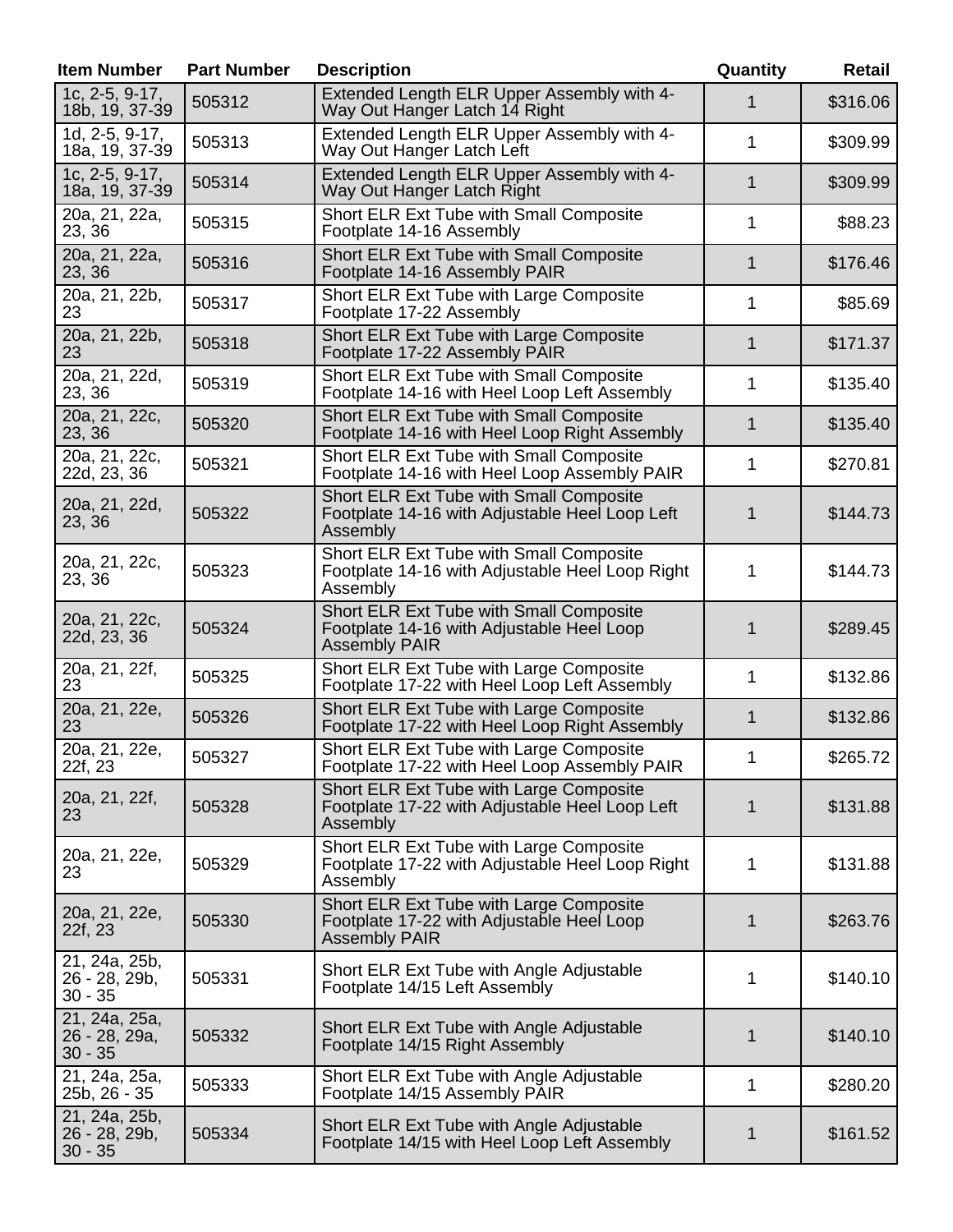| <b>Item Number</b>                          | <b>Part Number</b> | <b>Description</b>                                                                                            | Quantity     | Retail   |
|---------------------------------------------|--------------------|---------------------------------------------------------------------------------------------------------------|--------------|----------|
| 21, 24a, 25a,<br>26 - 28, 29a,<br>$30 - 35$ | 505335             | Short ELR Ext Tube with Angle Adjustable<br>Footplate 14/15 with Heel Loop Right Assembly                     | 1            | \$161.52 |
| 21, 24a, 25a,<br>25b, 26 - 35               | 505336             | Short ELR Ext Tube with Angle Adjustable<br>Footplate 14/15 with Heel Loop Assembly PAIR                      | $\mathbf 1$  | \$323.05 |
| 21, 24a, 25b,<br>26 - 28, 29b,<br>$30 - 35$ | 505337             | Short ELR Ext Tube with Angle Adjustable<br>Footplate 14/15 with Adjustable Heel Loop Left<br>Assembly        | 1            | \$170.85 |
| 21, 24a, 25a,<br>26 - 28, 29a,<br>$30 - 35$ | 505338             | Short ELR Ext Tube with Angle Adjustable<br>Footplate 14/15 with Adjustable Heel Loop Right<br>Assembly       | 1            | \$170.85 |
| 21, 24a, 25a,<br>25b, 26 - 35               | 505339             | Short ELR Ext Tube with Angle Adjustable<br>Footplate 14/15 with Adjustable Heel Loop<br><b>Assembly PAIR</b> | 1            | \$341.69 |
| 21, 24a, 25d,<br>26 - 28, 29b,<br>$30 - 35$ | 505340             | Short ELR Ext Tube with Angle Adjustable<br>Footplate 16/17 Left Assembly                                     | 1            | \$140.10 |
| 21, 24a, 25c,<br>26 - 28, 29a,<br>$30 - 35$ | 505341             | Short ELR Ext Tube with Angle Adjustable<br>Footplate 16/17 Right Assembly                                    | 1            | \$140.10 |
| 21, 24a, 25c,<br>25d, 26 - 35               | 505342             | Short ELR Ext Tube with Angle Adjustable<br>Footplate 16/17 Assembly PAIR                                     | $\mathbf{1}$ | \$280.20 |
| 21, 24a, 25d,<br>26 - 28, 29b,<br>$30 - 35$ | 505343             | Short ELR Ext Tube with Angle Adjustable<br>Footplate 16/17 with Heel Loop Left Assembly                      | 1            | \$161.52 |
| 21, 24a, 25c,<br>26 - 28, 29a,<br>$30 - 35$ | 505344             | Short ELR Ext Tube with Angle Adjustable<br>Footplate 16/17 with Heel Loop Right Assembly                     | 1            | \$161.52 |
| 21, 24a, 25c,<br>25d, 26 - 35               | 505345             | Short ELR Ext Tube with Angle Adjustable<br>Footplate 16/17 with Heel Loop Assembly PAIR                      | 1            | \$323.05 |
| 21, 24a, 25d,<br>26 - 28, 29b,<br>$30 - 35$ | 505346             | Short ELR Ext Tube with Angle Adjustable<br>Footplate 16/17 with Adjustable Heel Loop Left<br>Assembly        | 1            | \$170.85 |
| 21, 24a, 25c,<br>26 - 28, 29a,<br>$30 - 35$ | 505347             | Short ELR Ext Tube with Angle Adjustable<br>Footplate 16/17 with Adjustable Heel Loop Right<br>Assembly       | 1            | \$170.85 |
| 21, 24a, 25c,<br>25d, 26 - 35               | 505348             | Short ELR Ext Tube with Angle Adjustable<br>Footplate 16/17 with Adjustable Heel Loop<br><b>Assembly PAIR</b> | 1            | \$341.69 |
| 21, 24a, 25f,<br>26 - 28, 29b,<br>$30 - 35$ | 505349             | Short ELR Ext Tube with Angle Adjustable<br>Footplate 18-22 Left Assembly                                     | 1            | \$140.10 |
| 21, 24a, 25e,<br>26 - 28, 29a,<br>$30 - 35$ | 505350             | Short ELR Ext Tube with Angle Adjustable<br>Footplate 18-22 Right Assembly                                    | 1            | \$140.10 |
| 21, 24a, 25e,<br>25f, 26 - 35               | 505351             | Short ELR Ext Tube with Angle Adjustable<br>Footplate 18-22 Assembly PAIR                                     | 1            | \$280.20 |
| 21, 24a, 25f,<br>26 - 28, 29b,<br>$30 - 35$ | 505352             | Short ELR Ext Tube with Angle Adjustable<br>Footplate 18-22 with Heel Loop Left Assembly                      | 1            | \$161.52 |
| 21, 24a, 25e,<br>26 - 28, 29a,<br>$30 - 35$ | 505353             | Short ELR Ext Tube with Angle Adjustable<br>Footplate 18-22 with Heel Loop Right Assembly                     | 1            | \$161.52 |
| 21, 24a, 25e,<br>25f, 26 - 35               | 505354             | Short ELR Ext Tube with Angle Adjustable<br>Footplate 18-22 with Heel Loop Assembly PAIR                      | 1            | \$323.05 |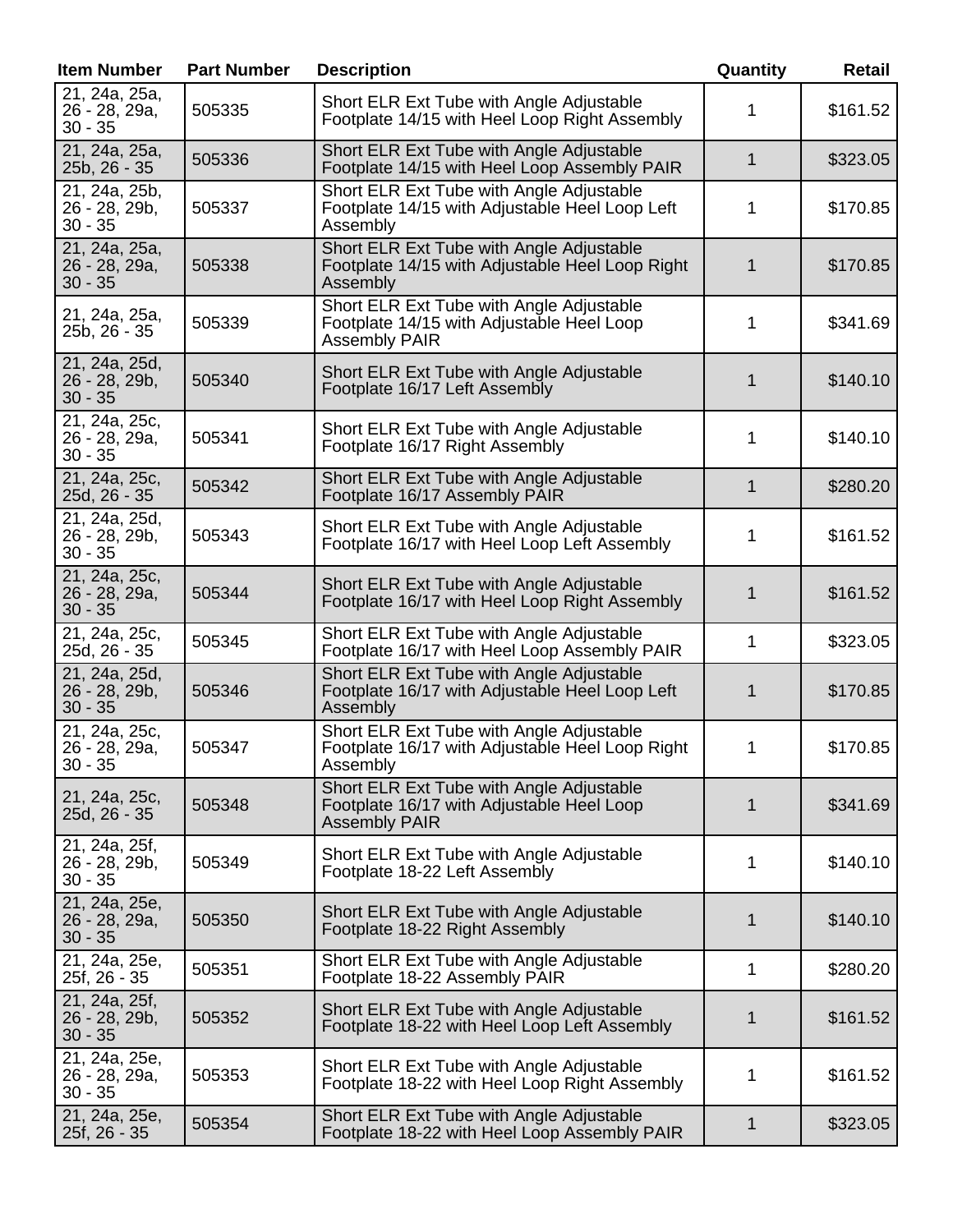| <b>Item Number</b>                          | <b>Part Number</b> | <b>Description</b>                                                                                            | Quantity    | <b>Retail</b> |
|---------------------------------------------|--------------------|---------------------------------------------------------------------------------------------------------------|-------------|---------------|
| 21, 24a, 25f,<br>26 - 28, 29b,<br>$30 - 35$ | 505355             | Short ELR Ext Tube with Angle Adjustable<br>Footplate 18-22 with Adjustable Heel Loop Left<br>Assembly        | 1           | \$170.85      |
| 21, 24a, 25e,<br>26 - 28, 29a,<br>$30 - 35$ | 505356             | Short ELR Ext Tube with Angle Adjustable<br>Footplate 18-22 with Adjustable Heel Loop Right<br>Assembly       | 1           | \$170.85      |
| 21, 24a, 25e,<br>25f, 26 - 35               | 505357             | Short ELR Ext Tube with Angle Adjustable<br>Footplate 18-22 with Adjustable Heel Loop<br><b>Assembly PAIR</b> | 1           | \$341.69      |
| 20b, 21, 22a,<br>23, 36                     | 505358             | Long ELR Ext Tube with Small Composite<br>Footplate 14-16 Assembly                                            | $\mathbf 1$ | \$88.23       |
| 20b, 21, 21,<br>22a, 23, 36                 | 505359             | Long ELR Ext Tube with Small Composite<br>Footplate 14-16 Assembly PAIR                                       | 1           | \$176.46      |
| 20b, 21, 22b,<br>23                         | 505360             | Long ELR Ext Tube with Large Composite<br>Footplate 17-22 Assembly                                            | 1           | \$85.69       |
| 20b, 21, 22b,<br>23                         | 505361             | Long ELR Ext Tube with Large Composite<br>Footplate 17-22 Assembly PAIR                                       | 1           | \$171.37      |
| 20b, 21, 22d,<br>23, 36                     | 505362             | Long ELR Ext Tube with Small Composite<br>Footplate 14-16 with Heel Loop Left Assembly                        | 1           | \$135.40      |
| 20b, 21, 22c,<br>23, 36                     | 505363             | Long ELR Ext Tube with Small Composite<br>Footplate 14-16 with Heel Loop Right Assembly                       | 1           | \$135.40      |
| 20b, 21, 22c,<br>22d, 23, 36                | 505364             | Long ELR Ext Tube with Small Composite<br>Footplate 14-16 with Heel Loop Assembly PAIR                        | 1           | \$270.81      |
| 20b, 21, 22d,<br>23, 36                     | 505365             | Long ELR Ext Tube with Small Composite<br>Footplate 14-16 with Adjustable Heel Loop Left<br>Assembly          | 1           | \$144.73      |
| 20b, 21, 22c,<br>23, 36                     | 505366             | Long ELR Ext Tube with Small Composite<br>Footplate 14-16 with Adjustable Heel Loop Right<br>Assembly         | 1           | \$144.73      |
| 20b, 21, 22c,<br>22d, 23, 36                | 505367             | Long ELR Ext Tube with Small Composite<br>Footplate 14-16 with Adjustable Heel Loop<br><b>Assembly PAIR</b>   | 1           | \$289.45      |
| 20b, 21, 22f,<br>23                         | 505368             | Long ELR Ext Tube with Large Composite<br>Footplate 17-22 with Heel Loop Left Assembly                        | 1           | \$132.86      |
| 20b, 21, 22e,<br>23                         | 505369             | Long ELR Ext Tube with Large Composite<br>Footplate 17-22 with Heel Loop Right Assembly                       | 1           | \$132.86      |
| 20b, 21, 22e,<br>22f, 23                    | 505370             | Long ELR Ext Tube with Large Composite<br>Footplate 17-22 with Heel Loop Assembly PAIR                        | 1           | \$265.72      |
| 20b, 21, 22f,<br>23                         | 505371             | Long ELR Ext Tube with Large Composite<br>Footplate 17-22 with Adjustable Heel Loop Left<br>Assembly          | 1           | \$131.88      |
| 20b, 21, 22e,<br>23                         | 505372             | Long ELR Ext Tube with Large Composite<br>Footplate 17-22 with Adjustable Heel Loop Right<br>Assembly         | 1           | \$131.88      |
| 20b, 21, 22e,<br>22f, 23                    | 505373             | Long ELR Ext Tube with Large Composite<br>Footplate 17-22 with Adjustable Heel Loop<br><b>Assembly PAIR</b>   | 1           | \$263.76      |
| 21, 24b, 25b,<br>26 - 28, 29b,<br>$30 - 35$ | 505374             | Long ELR Ext Tube with Angle Adjustable<br>Footplate 14/15 Left Assembly                                      | 1           | \$140.10      |
| 21, 24b, 25a,<br>26 - 28, 29a,<br>$30 - 35$ | 505375             | Long ELR Ext Tube with Angle Adjustable<br>Footplate 14/15 Right Assembly                                     | 1           | \$140.10      |
| 21, 24b, 25a,<br>25b, 26 - 35               | 505376             | Long ELR Ext Tube with Angle Adjustable<br>Footplate 14/15 Assembly PAIR                                      | 1           | \$280.20      |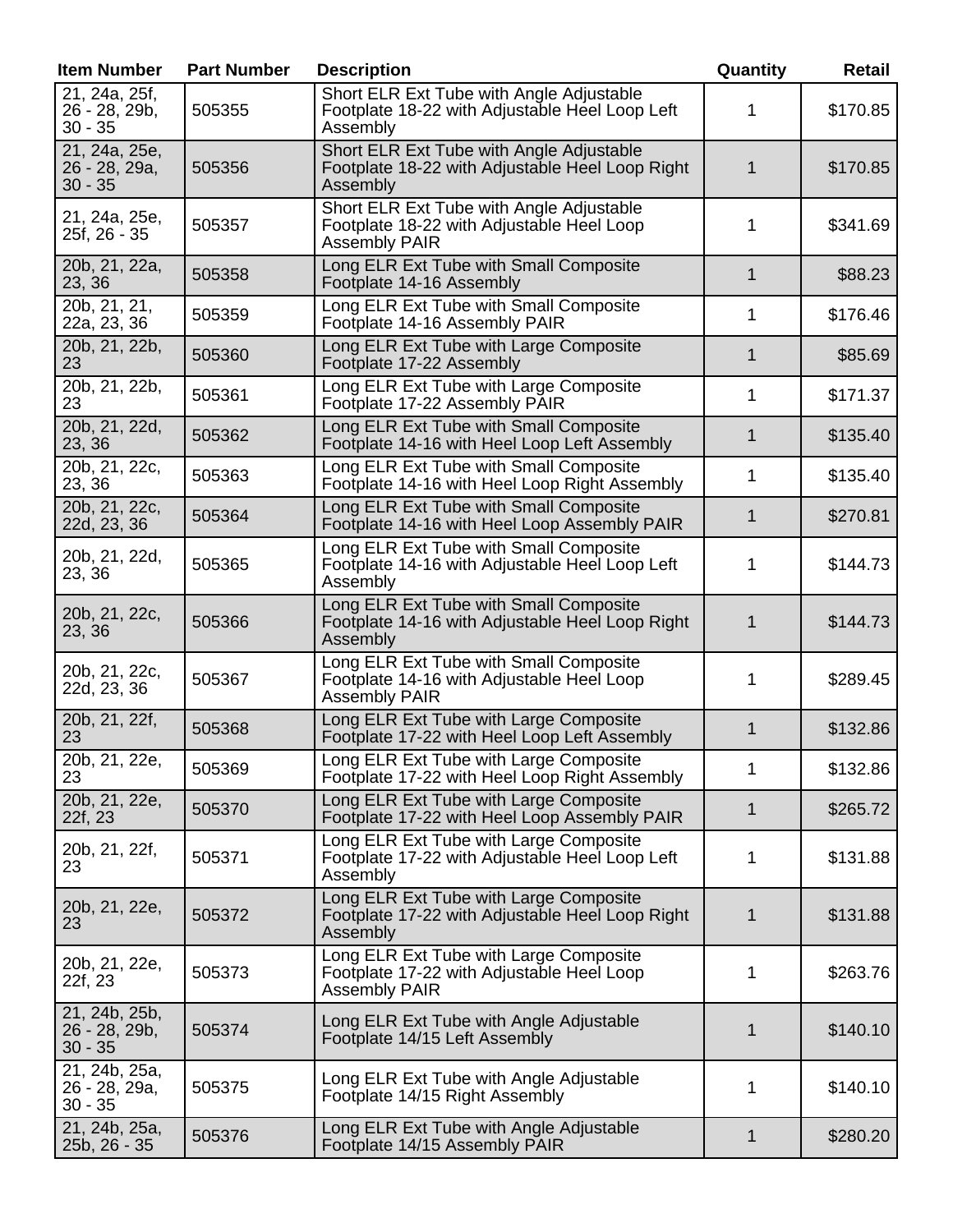| <b>Item Number</b>                          | <b>Part Number</b> | <b>Description</b>                                                                                           | Quantity | Retail   |
|---------------------------------------------|--------------------|--------------------------------------------------------------------------------------------------------------|----------|----------|
| 21, 24b, 25b,<br>26 - 28, 29b,<br>$30 - 35$ | 505377             | Long ELR Ext Tube with Angle Adjustable<br>Footplate 14/15 with Heel Loop Left Assembly                      | 1        | \$161.52 |
| 21, 24b, 25a,<br>26 - 28, 29a,<br>$30 - 35$ | 505378             | Long ELR Ext Tube with Angle Adjustable<br>Footplate 14/15 with Heel Loop Right Assembly                     | 1        | \$161.52 |
| 21, 24b, 25a,<br>25b, 26 - 35               | 505379             | Long ELR Ext Tube with Angle Adjustable<br>Footplate 14/15 with Heel Loop Assembly PAIR                      | 1        | \$323.05 |
| 21, 24b, 25b,<br>26 - 28, 29b,<br>$30 - 35$ | 505380             | Long ELR Ext Tube with Angle Adjustable<br>Footplate 14/15 with Adjustable Heel Loop Left<br>Assembly        | 1        | \$170.85 |
| 21, 24b, 25a,<br>26 - 28, 29a,<br>$30 - 35$ | 505381             | Long ELR Ext Tube with Angle Adjustable<br>Footplate 14/15 with Adjustable Heel Loop Right<br>Assembly       | 1        | \$170.85 |
| 21, 24b, 25a,<br>25b, 26 - 35               | 505382             | Long ELR Ext Tube with Angle Adjustable<br>Footplate 14/15 with Adjustable Heel Loop<br><b>Assembly PAIR</b> | 1        | \$341.69 |
| 21, 24b, 25d,<br>26 - 28, 29b,<br>$30 - 35$ | 505383             | Long ELR Ext Tube with Angle Adjustable<br>Footplate 16/17 Left Assembly                                     | 1        | \$140.10 |
| 21, 24b, 25c,<br>26 - 28, 29a,<br>$30 - 35$ | 505384             | Long ELR Ext Tube with Angle Adjustable<br>Footplate 16/17 Right Assembly                                    | 1        | \$140.10 |
| 21, 24b, 25c,<br>25d, 26 - 35               | 505385             | Long ELR Ext Tube with Angle Adjustable<br>Footplate 16/17 Assembly PAIR                                     | 1        | \$280.20 |
| 21, 24b, 25d,<br>26 - 28, 29b,<br>$30 - 35$ | 505386             | Long ELR Ext Tube with Angle Adjustable<br>Footplate 16/17 with Heel Loop Left Assembly                      | 1        | \$161.52 |
| 21, 24b, 25c,<br>26 - 28, 29a,<br>$30 - 35$ | 505387             | Long ELR Ext Tube with Angle Adjustable<br>Footplate 16/17 with Heel Loop Right Assembly                     | 1        | \$161.52 |
| 21, 24b, 25c,<br>25d, 26 - 35               | 505388             | Long ELR Ext Tube with Angle Adjustable<br>Footplate 16/17 with Heel Loop Assembly PAIR                      | 1        | \$323.05 |
| 21, 24b, 25d,<br>26 - 28, 29b,<br>$30 - 35$ | 505389             | Long ELR Ext Tube with Angle Adjustable<br>Footplate 16/17 with Adjustable Heel Loop Left<br>Assembly        | 1        | \$170.85 |
| 21, 24b, 25c,<br>26 - 28, 29a,<br>$30 - 35$ | 505390             | Long ELR Ext Tube with Angle Adjustable<br>Footplate 16/17 with Adjustable Heel Loop Right<br>Assembly       | 1        | \$170.85 |
| 21, 24b, 25c,<br>25d, 26 - 35               | 505391             | Long ELR Ext Tube with Angle Adjustable<br>Footplate 16/17 with Adjustable Heel Loop<br><b>Assembly PAIR</b> | 1        | \$341.69 |
| 21, 24b, 25f,<br>26 - 28, 29b,<br>$30 - 35$ | 505392             | Long ELR Ext Tube with Angle Adjustable<br>Footplate 18-22 Left Assembly                                     | 1        | \$140.10 |
| 21, 24b, 25e,<br>26 - 28, 29a,<br>$30 - 35$ | 505393             | Long ELR Ext Tube with Angle Adjustable<br>Footplate 18-22 Right Assembly                                    | 1        | \$140.10 |
| 21, 24b, 25e,<br>25f, 26 - 35               | 505394             | Long ELR Ext Tube with Angle Adjustable<br>Footplate 18-22 Assembly PAIR                                     | 1        | \$280.20 |
| 21, 24b, 25f,<br>26 - 28, 29b,<br>$30 - 35$ | 505395             | Long ELR Ext Tube with Angle Adjustable<br>Footplate 18-22 with Heel Loop Left Assembly                      | 1        | \$161.52 |
| 21, 24b, 25e,<br>26 - 28, 29a,<br>$30 - 35$ | 505396             | Long ELR Ext Tube with Angle Adjustable<br>Footplate 18-22 with Heel Loop Right Assembly                     | 1        | \$161.52 |